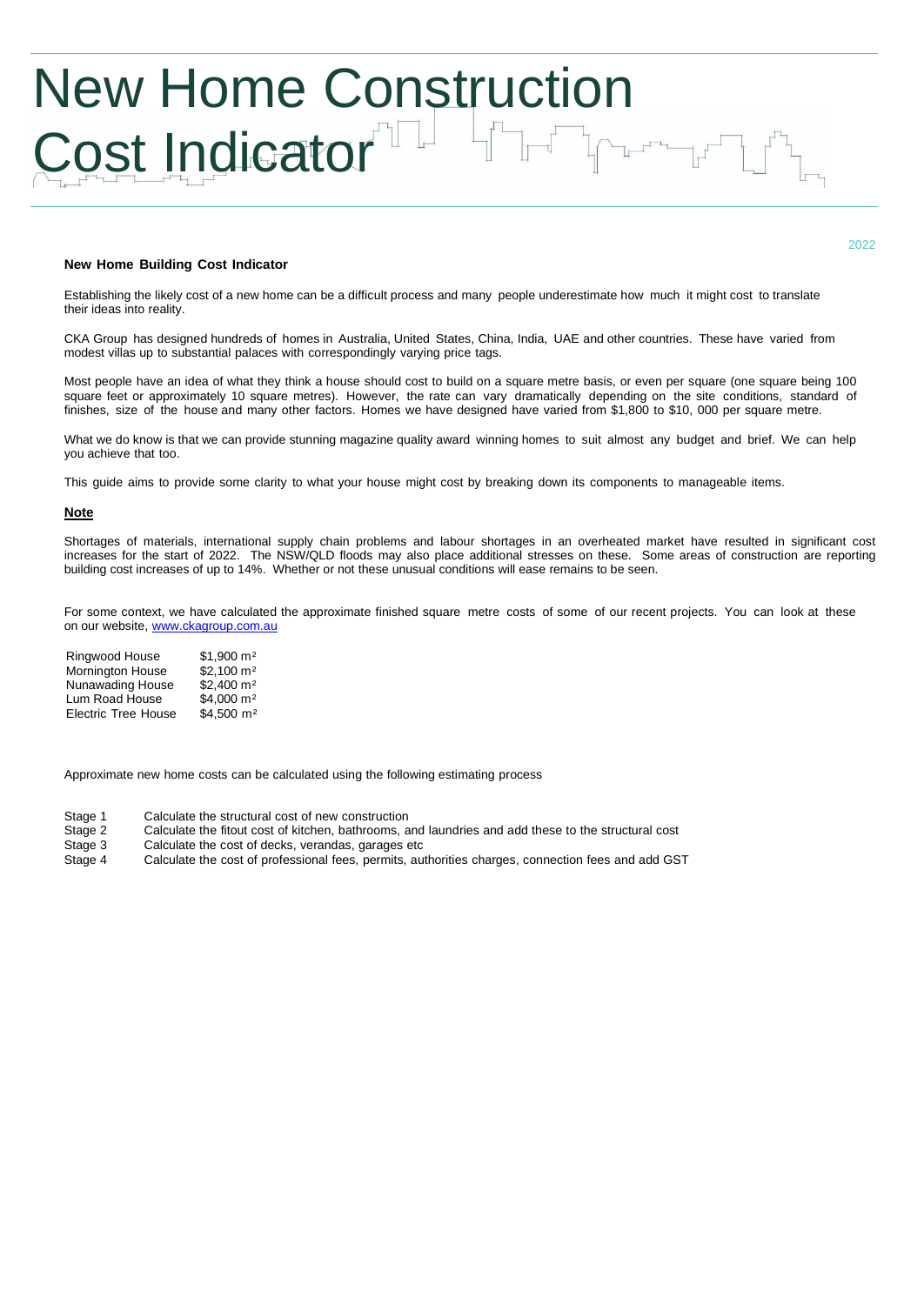| <b>Standard Construction</b>                                                                                                                   |                                  |  |  |  |
|------------------------------------------------------------------------------------------------------------------------------------------------|----------------------------------|--|--|--|
| Typical timber or metal frame, brick veneer, weatherboard,<br>rendered sheet finishes, carpet, floating timber or tile floor, 2.7m<br>ceiling  |                                  |  |  |  |
| Under $200 \text{ m}^2$                                                                                                                        | $$1,575 - $1,800$ m <sup>2</sup> |  |  |  |
| Over 200 $m2$                                                                                                                                  | $$1,350 - $1,680$ m <sup>2</sup> |  |  |  |
| <b>Quality Construction</b>                                                                                                                    |                                  |  |  |  |
| Brick block, Hebel or similar construction, rendered finishes, carpet,<br>floating timbers or tile floor, 3m ceiling, some external decorative |                                  |  |  |  |
| finishes                                                                                                                                       |                                  |  |  |  |
| Under $300 \text{ m}^2$                                                                                                                        | $$1,900 - $2,250$ m <sup>2</sup> |  |  |  |
| Over 300 m <sup>2</sup>                                                                                                                        | $$1,680 - $2,020$ m <sup>2</sup> |  |  |  |
| <b>Luxury Construction</b>                                                                                                                     |                                  |  |  |  |
| Brick block, Hebel or similar construction, rendered finishes, quality                                                                         |                                  |  |  |  |
| carpet, tiles or solid timber flooring, $3 - 4$ m ceilings, decorative                                                                         |                                  |  |  |  |
| features to windows, doors, eaves etc, basement garage                                                                                         |                                  |  |  |  |
| Under $300 \text{ m}^2$                                                                                                                        | $$2,800 - $3,400$ m <sup>2</sup> |  |  |  |
| Over 300 $m2$                                                                                                                                  | $$2,590 - $3,200$ m <sup>2</sup> |  |  |  |

| Stage 1                                                                                                                                                    |                                  | Stage 2                 |                     |  |
|------------------------------------------------------------------------------------------------------------------------------------------------------------|----------------------------------|-------------------------|---------------------|--|
| <b>Standard Construction</b>                                                                                                                               |                                  | <b>Kitchen</b>          |                     |  |
| Typical timber or metal frame, brick veneer, weatherboard,<br>rendered sheet finishes, carpet, floating timber or tile floor, 2.7m<br>ceiling              |                                  | Standard Kitchen        | \$12,940 - \$17,800 |  |
|                                                                                                                                                            |                                  | Quality Kitchen         | \$20,000 - \$32,060 |  |
|                                                                                                                                                            |                                  | Luxury Kitchen          | \$29,450 - \$45,860 |  |
| Under 200 $m2$                                                                                                                                             | $$1,575 - $1,800$ m <sup>2</sup> | <b>Bathroom</b>         |                     |  |
| Over 200 m <sup>2</sup>                                                                                                                                    | $$1,350 - $1,680$ m <sup>2</sup> | Standard Bathroom       | \$12,040 - \$20,550 |  |
| <b>Quality Construction</b>                                                                                                                                |                                  | <b>Quality Bathroom</b> | \$18,600 - \$28,960 |  |
| Brick block, Hebel or similar construction, rendered finishes, carpet,<br>floating timbers or tile floor, 3m ceiling, some external decorative<br>finishes |                                  | Luxury Bathroom         | \$28,820 - \$45,370 |  |
|                                                                                                                                                            |                                  | <b>Ensuite</b>          |                     |  |
| Under $300 \text{ m}^2$                                                                                                                                    | $$1,900 - $2,250$ m <sup>2</sup> | <b>Standard Ensuite</b> | \$7,650 - \$11,790  |  |
| Over 300 $m2$                                                                                                                                              | $$1,680 - $2,020 \text{ m}^2$    | <b>Quality Ensuite</b>  | \$13,530 - \$19,100 |  |
| <b>Luxury Construction</b>                                                                                                                                 |                                  | Luxury Ensuite          | \$20,310 - \$30,710 |  |
| Brick block, Hebel or similar construction, rendered finishes, quality                                                                                     |                                  | Laundry                 |                     |  |
| carpet, tiles or solid timber flooring, $3 - 4$ m ceilings, decorative<br>features to windows, doors, eaves etc, basement garage                           |                                  | Standard - Luxury       | \$5,400 - \$20,430  |  |
|                                                                                                                                                            |                                  | <b>Powder Room</b>      |                     |  |
| Under $300 \text{ m}^2$                                                                                                                                    | $$2,800 - $3,400$ m <sup>2</sup> | Standard - Luxury       | $$5,900 - $19,400$  |  |
| Over 300 m <sup>2</sup>                                                                                                                                    | \$2,590 - \$3,200 m <sup>2</sup> |                         |                     |  |

## **Stage 3**

On a relatively flat site with good soil, add the following percentage allowance for external works and services to cover fencing, paths, driveways, landscaping, drainage and water supply, electrical and gas connections.

| Add 10% - 15% |  |
|---------------|--|
| Add 8% - 12%  |  |
| Add 6% - 8%   |  |
|               |  |

Adjustments may need to be made to the above percentages depending on site conditions such as soil condition, slope of site and accessibility to the work site. We can help estimate these costs.

## **Stage 4**

#### **GST & Professional Fees**

You will need to add 10% GST to your estimate. You may be able to claim some of this back depending on your personal taxation structure and the nature of your renovation. Your accountant or taxation consultant can advise you of this.

You will also need to make an allowance for architects, structural engineers and possibly other design consultants fees. New building works require planning and building permits, as well as council approvals, and in some cases zoning approval. Speak with your Council, as they should be able to provide you with estimates of costs, as well as expected approval time frames. These would typically be a total of 10% to 15% of the construction cost, and generally need to be paid in the early stages of the project.

#### **Total Cost Structure**

The approximate cost structure of new homes and renovations is as follows:

| <b>Materials</b>          | 40%        |
|---------------------------|------------|
| Labour                    | 30%        |
| GST, taxes, fees, permits | <b>20%</b> |
| Builders profit margin    | 10%        |